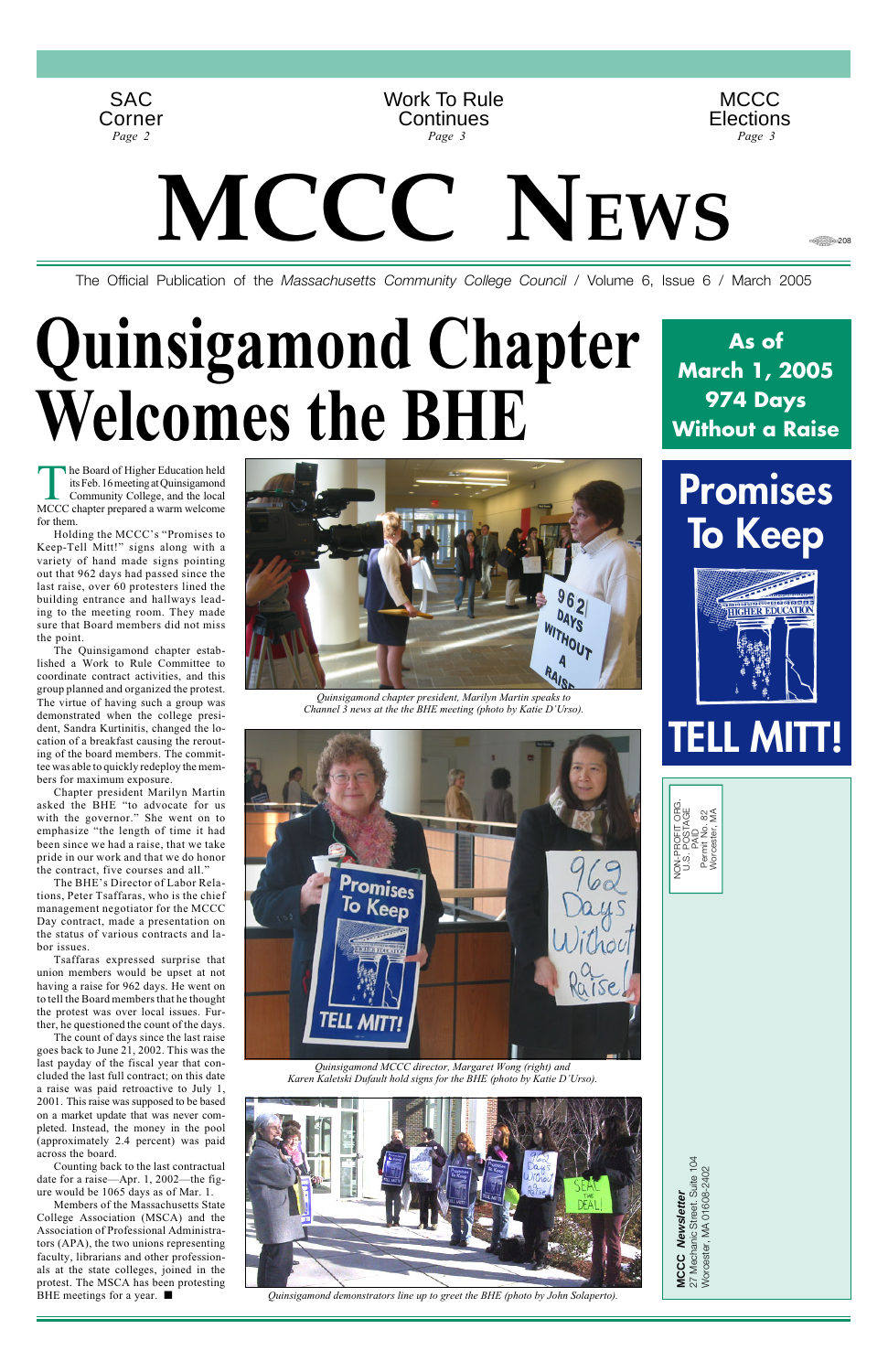# *Strategic Action*

### **This May Finally Be The Year For Public Higher Education**



*Joe LeBlanc, MCCC Vice President*

If you didn't think Gov. Romney's House I budget was already in the shredder, think again. The Massachusetts Taxpayers Foundation reports an "ex-

traordinary accounting change" was

used to shift \$450 million in Medicaid costs from FY 06 to FY 07.

While the governor's proposed budget does not use rainy day funds, it does use a technique from my financial bag of tricks from my days as a graduate student. To balance my checkbook with money to spare, I would sometimes write out checks with money I didn't have days before the next payday. The creditors were happy when the checks cleared and I was spared a few dollars to spend at the local pub.

The administration is proposing to do the same on a larger scale. By balancing the state budget by delaying paying the bills until the next fiscal year, the governor can continue to proclaim that it's time to roll back the income tax to 5 percent and further cut state revenues in this still jobless recovery.

Senate Ways and Means Chair Therese Murray, D-Plymouth, sees a problem in this bill paying system. "This was done deliberately to balance the budget," she said in published reports. "The growth rate for Medicaid doesn't seem realistic for us."

Even in an environment of double digit increases in tax collections, the governor can't have it both ways. Massachusetts has yet to find a way to balance its books without tapping into reserves, and legislators say a tax cut is off the table.

Meanwhile, public higher education

waits for better days. Hopes have been raised. Chairs have been named to the new House and Senate Higher Education Committee. Both Sen. Robert O'Leary, D-Barnstable, and Rep. Kevin Murphy, D-Lowell, know there is much to do. After the worst funding cuts in the nation over the last few years and the loss of hundreds of tenure track faculty positions, our system is battered. Our students are paying record high tuition and fees for an under-funded college and university education.

The situation is dire at our community colleges. Since fall 1999, enrollment is up from 43,230 to 49,059 FTE or 13.5 percent. At the same time, full-time faculty slots have dropped from 1,641 in 1993 to 1,418 today. Use of adjuncts has increased by 25.7 percent from 2,702 in 1993 to 3,397 today.

Later this semester O'Leary and Murphy will be hearing from the Senate's Higher Education Task Force. Chaired by Senators Steve Panagiotakos and Stan Rosenberg, the task force will propose a significant increase in state support for public higher education over the next decade.

In addition to long-term stabilized funding, the task force may also recommend tuition retention for the entire system, bolstered support for private fundraising initiatives, and elimination of the state statute governing evening classes, which must currently be offered at no cost to the Commonwealth.

Missing from the equation so far are benchmarks for full-time hiring, though increased funding should help replace the hundreds of veteran faculty who have already left as well as those who will leave state service over the next decade.

Legislators say they need the support of all the stakeholders – college administrators and trustees, students and parents, the business community and unions – to give the proposal a chance to pass in what may finally be the year for higher education. ■

Although the legislature did pass funding for the 2003 points in a supplemental budget on Feb. 15, the actual funding is far from done.

All 15 MCCC Chapters have been on work to rule for months to protest the governor's veto of the previous funding bill. The campuses have been practicing this action with varying levels of intensity and success.

The Bristol chapter has formed a Work To Rule Ad Hoc committee with the mission to provide a forum for discussing WtR, to respond to questions and/or suggestions from members, and to discuss and suggest strategies for the chapter to conduct WtR effectively.

The committee has set some objectives for WtR that include holding up the governance process while not giving up on the concept of shared governance. They also pointed out that "work to rule is NOT qualified by "not to hurt students.'" The committee recommended that standing committees meet, and without discussion table all agenda items, then adjourn. Minutes of the meeting should be sent to the college's Central Committee.

The Berkshire chapter issued a set of guidelines to members that included limiting office hours and advisees to contractual limits and adjourning most college meetings. Members will not participate in a variety of special events such as the Renaissance Fair, articulation meetings, forums and the Honors Convocation. They will participate in search committees, professional development and in a limited fashion

in new faculty orientations.

Since last May, Cape Cod members have been adjourning almost all meetings and with minor exceptions are not advising student clubs. An informal poll showed overwhelming support for staying on work to rule until a new contract is negotiated and funded.

**DIRECTIONS Royal Plaza Best Western** 181 Boston Post Road West Marlborough, MA 01752 Phone: (508) 460-0700 • (888) 543-9500

**Royal Plaza Best Western** 181 Boston Post Road West • Marlborough, MA 01752 Phone: (508) 460-0700 • (888) 543-9500

The Greenfield chapter had been seriously engaging in WtR. At a recent meeting they voted to go off of it because the legislature had approved the point funding, but they immediately voted to go back on it to support negotiations for a new DCE contract. Members have been participating in search committees, and have used that participation for their college service obligations.

Mass Bay members have come up with an interesting WtR twist: they decided to resume writing student recommendations but on the condition that the student writes a letter to Gov. Romney urging contract settlement before the faculty will release the recommendation.

At North Shore motions to adjourn have generally been successful in stopping most committee meetings. There have been some problems when members did not attend meetings and there were insufficient votes to adjourn. Tension has developed as committee chairs who are compensated for additional college service have has their stipends or release sections threatened because the committees are not conducting business. At a recent meeting the chapter voted by a slim margin to go off work to rule when the point funding is enacted into law.

Northern Essex has not been adjourning meetings because they do not conduct them by Roberts Rules. They have been vocal in expressing displeasure with the situation by speaking up at Trustees and all college meetings and wearing their Work to Rule T-shirts.

Quinsigamond has been very active in conducting work to rule. Like Bristol, they have a WtR committee that develops and recommends activities to the chapter to vote on. The chapter used their organization to share the responsibilities among many members to plan and execute a very effective protest of the BHE meeting on Feb. 16.

The Roxbury chapter had been very intense initially in their Work to Rule action, and they sponsored the event at Gov. Romney's house last fall. Chapter Director Clark Grain reports that some of the intensity has been fading recently.

Both Springfield Tech and Holyoke have new college presidents and have been trying to strike a balance between protesting the lack of raises with establishing positive relations with their new leaders. Both of the presidents understand the union's plight. Springfield's new president, Ira Rubenzahl, is in fact, a former MCCC president.

Holyoke members went ahead with a fund raising talent show they had planned, but they used the opportunity to turn performances into protests by writing skits that ridiculed the governor and the contract situation.

Massasoit and Middlesex both continue WtR, but both are undergoing accreditation and members have been participating in related activities.

As a job action Work to Rule is relatively weak, but it is one of the few legal options open to faculty and staff. As these reports show, there is a range of ways to practice it. Although the conditions causing the current action may soon be over, new situations may soon arise to cause a resumption of Work to Rule. ■

# **Work To Rule Continues**

Last month we reported on an arbitration award in a case from Mass Bay Community college. At that time the arbitrator had found in favor of the grievant, but the arbitrator's decision had to be sent to the college's president (in this case an acting president) to be implemented or to be rejected.

*MCCC Day Grievance Coordinator, Dennis Fitzgerald reports to the Board of Directors.*

# **Arbitration Award**



Acting President Scibelli did reject the decision, and the union appealed to the arbitrator. Arbitrator Stutz on remand ordered a final and binding award of reinstatement and a make whole remedy for Prof. Panse.

MCCC Grievance Coordinator, Dennis Fitzgerald, said "This is a great victory for Prof. Panse, our union, our members and the arbitration decision clearly reinforces the just cause language in our contract."

Fitzgerald explained that contractually, in dismissal cases, if the arbitrator issues an award, the arbitrator must remand the case back to the President for reassessment of the case while retaining jurisdiction. On December 8, 2004, the interim President issued a three paragraph decision affirming the prior decision of the President. The Union filed an appeal with the arbitrator and received a final and binding award reinstating the grievant with seniority, full back pay and benefits.

A new president for Mass Bay was approved by the Board of Higher Education at its Feb. 17 meeting. Dr. Carole M. Berotte Joseph will take office on Mar.1. It will now be up to Dr. Berotte Joseph to implement the award. ■

### **Annual MCCC Delegate Assembly**

May 7, 2005

Dinner choices must be pre-ordered by one week before the meeting. Delegates will also receive a Delegate Packet, with reports and the proposed budget at least one week before the meeting.

Chapters are allotted one delegate for every 10 members. The MCCC Bylaws state that "each chapter shall elect its own delegates."

Chapters should begin recruiting members to Ensure full representation of the membership.

Take exit 24b off Interstate 495. Hotel is one mile on the right.

*Mark your calendar!*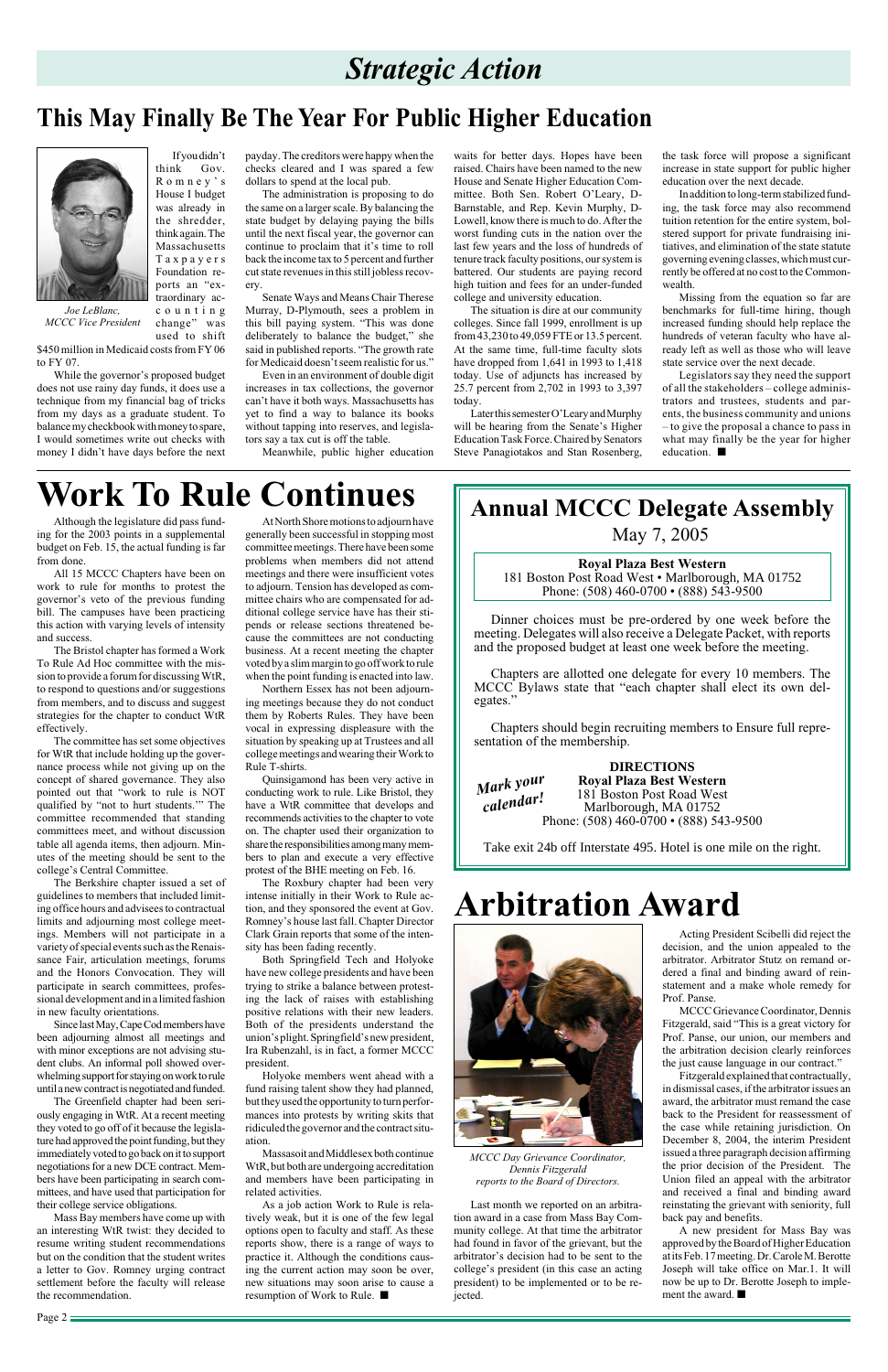Page 3

### **March 2005…**

# *President's Message*

What I wouldn't give for a good night's sleep. I have had this recurring nightmare that just will not go away. The dream starts out pleasantly enough. I dream it is the summer of

2002. Late that summer I dream that the MCCC signs a one-year contract extension with the BHE.

The state agrees to pay all our unit members a very small pay increase. I wish this agreement was for more money, but we agree to such a modest increase because the state is truly in a deep financial crisis.

We are doing the right thing. But then the dream turns sour, as an evil governor refuses to send the contract to the legislature, effectively killing the agreed upon pay increase. Two years pass in my sleep, and it is now the summer of 2004. Countless hours of meetings and discussions have been dragging on and on, and yet we still have not received our pay increase.

As I desperately try to awaken myself from the horrible dream, things seem to brighten. The legislature finally passes a supplemental budget that restores our two-



*Rick Doud, MCCC President*

year-old pay increase. Just at that time the evil governor reappears and for no apparent reason, other that his hatred for public sector employees, vetoes our long-awaited pay increase. Now this nightmare just seems to be getting old and repetitive.

In my dream it is now February 2005. Once again the legislature approves another supplemental budget that restores the pay increase, but, as I am sure you guessed, the evil governor reappears to again veto our pay increase.

I am awake now, but afraid to go to sleep. It has been two years and six months since this nightmare began. By the time you read this, I hope that the legislature will have overridden the governor's veto so that this nightmare can at long last be finished.

Albano, Roberta STCC

This terrible, long, boorish nightmare about "the points" was truly pointless. It took the Commonwealth two-and-one-half years to honor a signed contract.

What a nightmare indeed! I am sorry that all of you had to share this nightmare with me. Thanks to all of you who contacted their legislators during the last couple of years on this issue. Without your help, this nightmare may have never ended.

Perhaps I can get a good night's sleep sometime soon, but I doubt it. After all, we just started bargaining a new three-year contract with the BHE, and the evil governor still lurks in the corner office.

> In Solidarity. Rick

#### **Anania, Kenneth (Massasoit CC)**

Vice President Massasoit Chapter. Former Chapter President.

#### **Bourbeau, Maureen (Springfield Tech CC)**

My name is Maureen Bourbeau. I am the Day/DCE Grievance Officer at STCC and a member of the Classification Appeals Committee. I was also a participant in the first NEA Higher-Ed Emerging Leaders training program and I'm extremely interested in the future of public higher education and NEA's support of us.

#### **Buckley, Douglas (Springfield Tech CC)**

I am chair of Electrical Engineering Technology and have been a member for twenty-five years. I have become very active in order to bring the technology aspects of teaching to the eyes and ears of the legislators. They must know how important we are to our country.

#### **Camillo, Henry (Massasoit CC)**

Over 33 years College Professor, Librarian, Adjunct Faculty member, and MCCC MTA unit member. Building representative and secretary to my chapter over 16 years. 1980-1982 MCCC secretary. I participated in union rallies and strikes around the State by writing letters and telephoning my Senator and Representative regarding our issues.

#### **Carrion, Maria Estela (Quinsigamond CC)**

The NEA assembly continues to reignite my enthusiasm for union work when I get a chance to attend. I learn something new every time. I ask for your vote to continue my professional skill development and growth in the labor movement. Thank you!

#### **Curley, Geri (Bunker Hill CC)**

I am requesting your vote for election to the NEA-RA. I hope to, once again, represent higher education at the conference. I will also continue to be a member of the New Business Item Committee. This is an important committee for educating the members about higher ed issues. Thank you.

#### **Donahue, Pamela (Northern Essex CC)**

Anania, Kenneth MACC Barrett, Phyllis HCC Bourbeau, Maureen STCC Buckley, Douglas STCC Camillo, Henry MACC Coelho, Ronald MACC Comack, Martin MBCC Curley, Geri BHCC Czuchra, Kenneth STCC Donahue, Pamela NECC Doud, Rick MICC Ellis, Andrew HCC Fitzgerald, Dennis MACC Giaquinto, Carol **STCC** Gillies, Robert QCC Gillies, Sharron QCC Grain, Clark RCC Guarino, Gail CCCC Hoeth, Christopher BRCC Howarth, Paulette BRCC Jacobs, John MBCC Kleindienst, Lynn STCC Kohrman, Allan MACC Lange, Mark **HCC** LeBlanc, Joe NECC

Currently Chapter Treasurer and Political Action Coordinator for NECC. Delegate to the MTA Annual meeting for seventeen years and a member of the Higher Education Caucus since 1986. I would like the opportunity to serve you by becoming a delegate to both MTA and NEA.

#### **Dupont, Carole (Springfield Tech CC)**

MTA/NEA Delegate; GPO/WEP Activist/Coordinator; SAC; STCC Executive Committee; Building Rep; Workload Committee; Leadership Seminars; Williamstown; Biology Professor 25 years; I wish to take an active and positive role in our present agenda & in the structuring of necessary & beneficial future plans for the good of our faculty and professional staff.

#### **Ellis, Andrew (Holyoke CC)**

I am a long time faculty member at Holyoke Community College and a long time supporter of public education and public higher education.

#### **Fitzgerald, Dennis (Massasoit CC)**

I appreciate your vote. I have been a Professor of Math for 35 years and I have served the membership in the following positions: MTA/NEA member - 36 years, NEA delegate - 9 years, MTA delegate - 28 years, Grievance Coordinator - 25 years, Negotiating Teams – 7 Contracts, and Chief Spokesperson – 2 Contracts.

#### **Flynn, Peter (Northern Essex CC)**

Please consider voting me an MCCC delegate to the NEA-RA 2005. I've served 6 years as NECC Chapter President and 5 years as MCCC Communications Coordinator. I've attended 6 NEA-RA's and contributed to the daily MTA Newsletter and brought home pictures and stories for the MCCC. Vote for representation!

#### **Gillies, Robert (Quinsigamond CC)**

Professor Math Electronics 1966 – Present; MCCC BOD 1986 – 1996; Professor Emeritus 1999; Member MCCC Bylaws Committee 1988 – Present, Chairman 2002 – Present; NEA-RA 1991 – Present.

#### **Hoeth, Christopher (Bristol CC)**

Active MCCC union member since 1982. Active participant in MTA, MCCC, Williamstown, adjunct professional development. Promotes quality product, professional advancement, communication among professionals and consumers. Desire opportunity to communicate interests of constituents at NEA level. Promise full effort in representation. Sincere appreciation for belief in my promoting the union spirit.

#### **Nardoni, Joseph (Middlesex CC)**

I was honored to represent you at last year's RA, where we made real progress in bringing the NEA on board to develop a plan to win fair employment rights for contingent workers without damaging FT workers' rights. Please help me continue this important fight by sending me again.

#### **Palermo, Mark (Northern Essex CC)**

As a chapter vice president at Northern Essex Community College, I would like to interact with other NEA delegates to share experiences, ideas, and strategies. I would also like to explore available NEA resources to empower teachers at the local level.

#### **Puchot, Raymond, (Bristol CC)**

I would be honored to be an MCCC delegate. I have a great deal of union experience in California, where I worked

on the Contract Negotiation Committee developing a statewide contract for faculty; in Illinois, where I worked on the union constitution; and in Florida, where I concentrated on grievances.

#### **Rice, James (Quinsigamond CC)**

Current Vice President of NCHE. I am keenly aware of higher education concerns of full-time faculty and staff, adjuncts and part-time staff. I ask your support to continue fighting for our higher education issues within MTA and NEA. I sincerely appreciate your vote.

#### **Sherf, Nahum Abe (North Shore CC)**

I am a member of the MCCC Board and Executive Committee. I represent the group on the Health and Welfare Board. I chair the History Department at NSCC. I want to participate in the Annual Meeting; give and get ideas. Thank you for your support in the past. Please vote for me now.

#### **Takvorian, Kenneth (Mount Wachusett CC)**

Would appreciate your consideration, your vote, to represent you at both the MTA, NEA Annual Meetings. I want to be an informed, active union member. Full time faculty member at MWCC in math/electronics. Every vote is important. Please vote! Thank you for your past support.

CANDIDATE STATEMENTS FOR DELEGATE TO 2005 NEA/RA.

### **MASSACHUSETTS COMMUNITY COLLEGE COUNCIL ELECTION 2005**

CANDIDATES FOR MTA Boston, Massachusetts • May 13 - May 14, 2005

### **MASSACHUSETTS COMMUNITY COLLEGE COUNCIL ELECTION 2005**

| Lospennato, Paul        | <b>NSCC</b> |
|-------------------------|-------------|
| Martin, Lois            | <b>MACC</b> |
| Mathison, Carol         | <b>STCC</b> |
| McGee, Donnie (Diana)   | <b>BRCC</b> |
| McGuire, Ned            | <b>MBCC</b> |
| Modugno, Joseph         | <b>NSCC</b> |
| Murgo, John             | <b>MACC</b> |
| Nagle, Richard          | <b>MACC</b> |
| Nardoni, Joseph         | <b>MICC</b> |
| Nelson, Mary            | <b>MACC</b> |
| Neuner, Arthur          | <b>NSCC</b> |
| Oheir Coelho, Sheila    | <b>MACC</b> |
| Palermo, Mark           | <b>NECC</b> |
| Ponticelli, Rick        | <b>NSCC</b> |
| Puchot, Raymond         | <b>BRCC</b> |
| Rice, James             | QCC         |
| Rizzo, Joseph           | <b>NECC</b> |
| Schwarzwalder, Caroline | <b>NSCC</b> |
| Sherf, Nahum Abe        | <b>NSCC</b> |
| Takvorian, Kenneth      | <b>MWCC</b> |
| Tetrault, Carolyn       | <b>STCC</b> |
| Tressel, James          | <b>MACC</b> |
| Williams, Donald        | <b>NSCC</b> |
| Wong, Margaret          | QCC         |
| Woolhouse, Maureen      | QCC         |

# **MCCC Elections In Progress**

All MCCC members are urged to participate in the MCCC 2005 elections. Ballots will be mailed March 4<sup>th</sup> for this year's elections for delegates to the 2005 MTA Annual Meeting and 2005 National Education Association Representative Assembly, "the RA". There are currently 22 candidates for election as delegates to the "RA" and 52 candidates for the MTA Annual Meeting.

MCCC members will receive a #10 envelope containing a cover letter, an NEA ballot, an MTA ballot, a page of statement of candidates for the "RA" and a #9 business reply envelope addressed to the MCCC Worcester office.

Ballots must be received at the MCCC office in Worcester by 4 p.m. March 31<sup>st</sup>. Ballots will be tabulated April 1<sup>st</sup> and 2<sup>nd</sup>, 2005. Results will be available from the MCCC President after Friday, April 8th.

The MTA annual meeting will convene in Boston, Friday afternoon and Saturday, May  $13<sup>th</sup>$  and  $14<sup>th</sup>$ . Elected delegates attending the annual meeting whose residence is more than 25 miles from Boston are entitled to a hotel room for the evening. Delegates also receive a modest stipend from the MCCC to offset expenses.

The NEA Delegate Assembly will be in Los Angeles, California July 1-6, 2005. The fifteen MCCC-elected delegates with the highest number of votes for the "RA" will receive subsidies of a maximum \$800 for hotel, meals, and travel expenses from the MCCC. ■